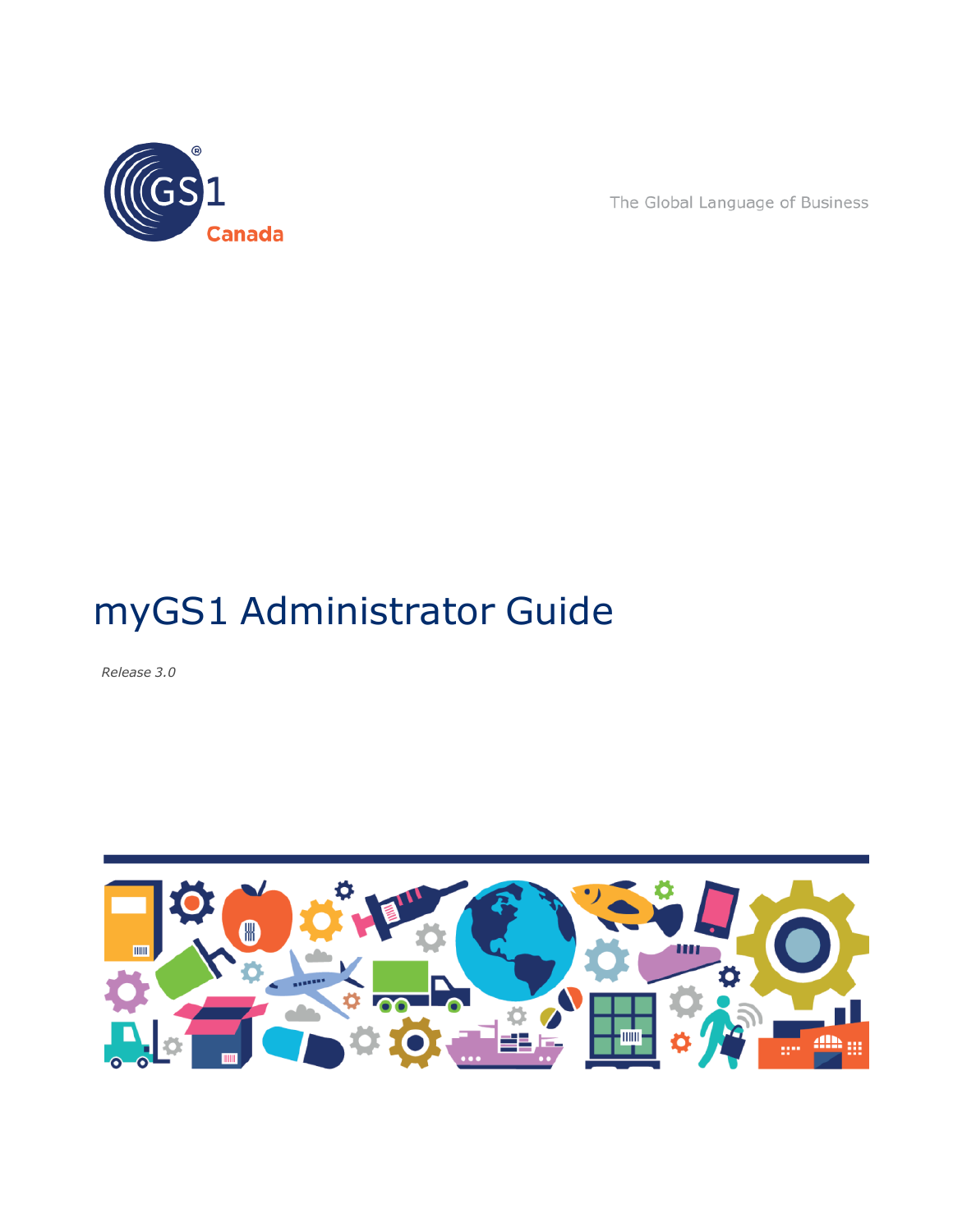#### myGS1 Administrator Guide

The information contained in this document is privileged and confidential and may otherwise be exempt from disclosure under applicable law. It is intended solely for the entity with whom GS1 Canada has contracted for the purposes set forth in such contract. Use of the information in this document is for the designated recipient only and any dissemination, distribution or copying of this material by any entity other than the designated recipient is strictly prohibited without the express written consent of GS1 Canada.

If you obtain access to GS1 Canada information that is not intended for you, please notify GS1 Canada immediately.

Information in this document is subject to change without notice.

Product names mentioned herein may be trademarks and/or registered trademarks of their respective companies.

Published in Canada 2022-04

Copyright © 2022 GS1 Canada. All rights reserved.

GS1 Canada 1500 Don Mills Road, Suite 800 Toronto, Ontario, M3B 3K4 P 416.510.8039 P 1.800.567.7084 F 416.510.1916 E info@gs1ca.org www.gs1ca.org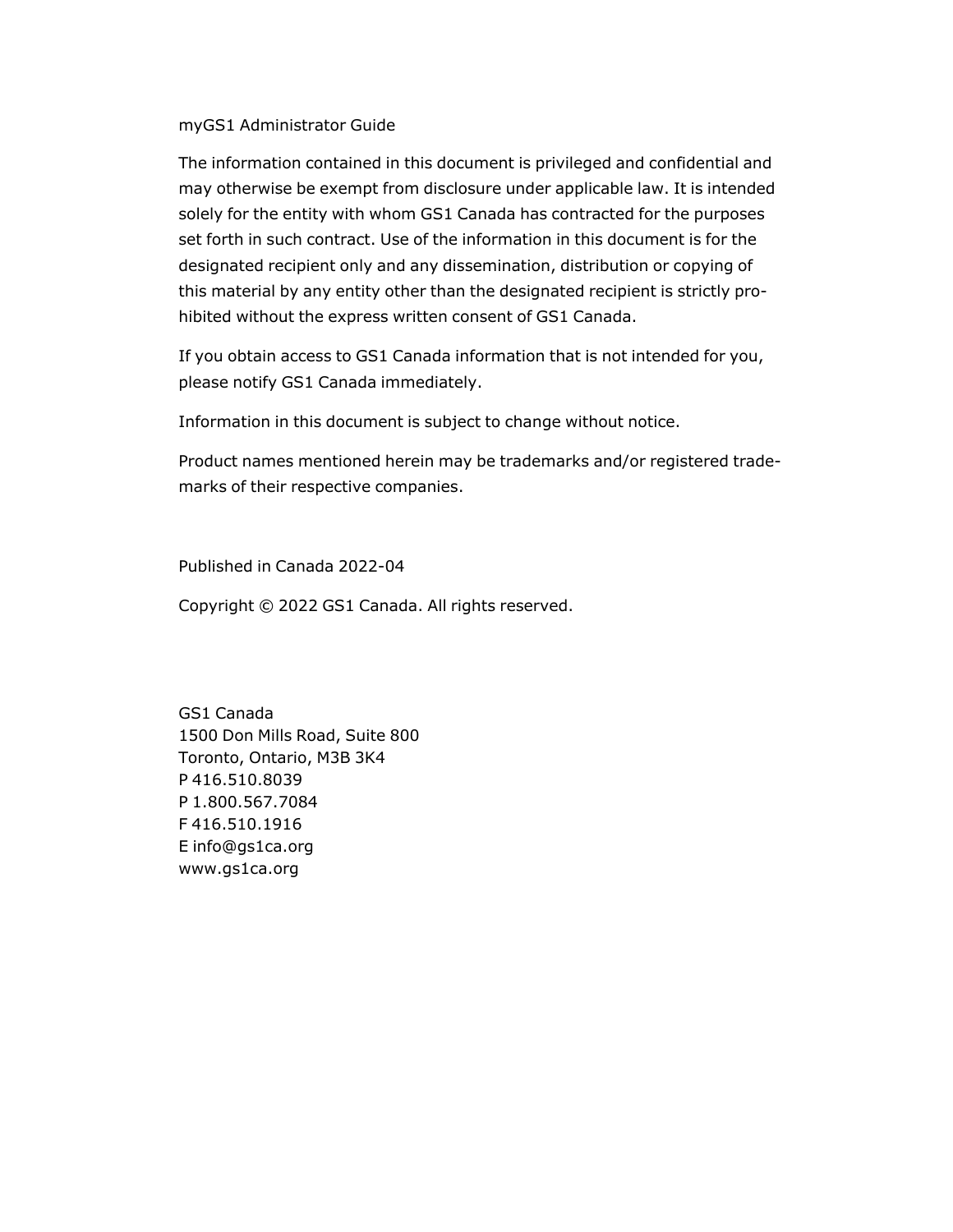# **Contents**

| Exporting the User List manufactured and the User List manufactured and the User List manufactured and the User |  |
|-----------------------------------------------------------------------------------------------------------------|--|
|                                                                                                                 |  |
|                                                                                                                 |  |
|                                                                                                                 |  |
|                                                                                                                 |  |
|                                                                                                                 |  |
|                                                                                                                 |  |
|                                                                                                                 |  |
|                                                                                                                 |  |
|                                                                                                                 |  |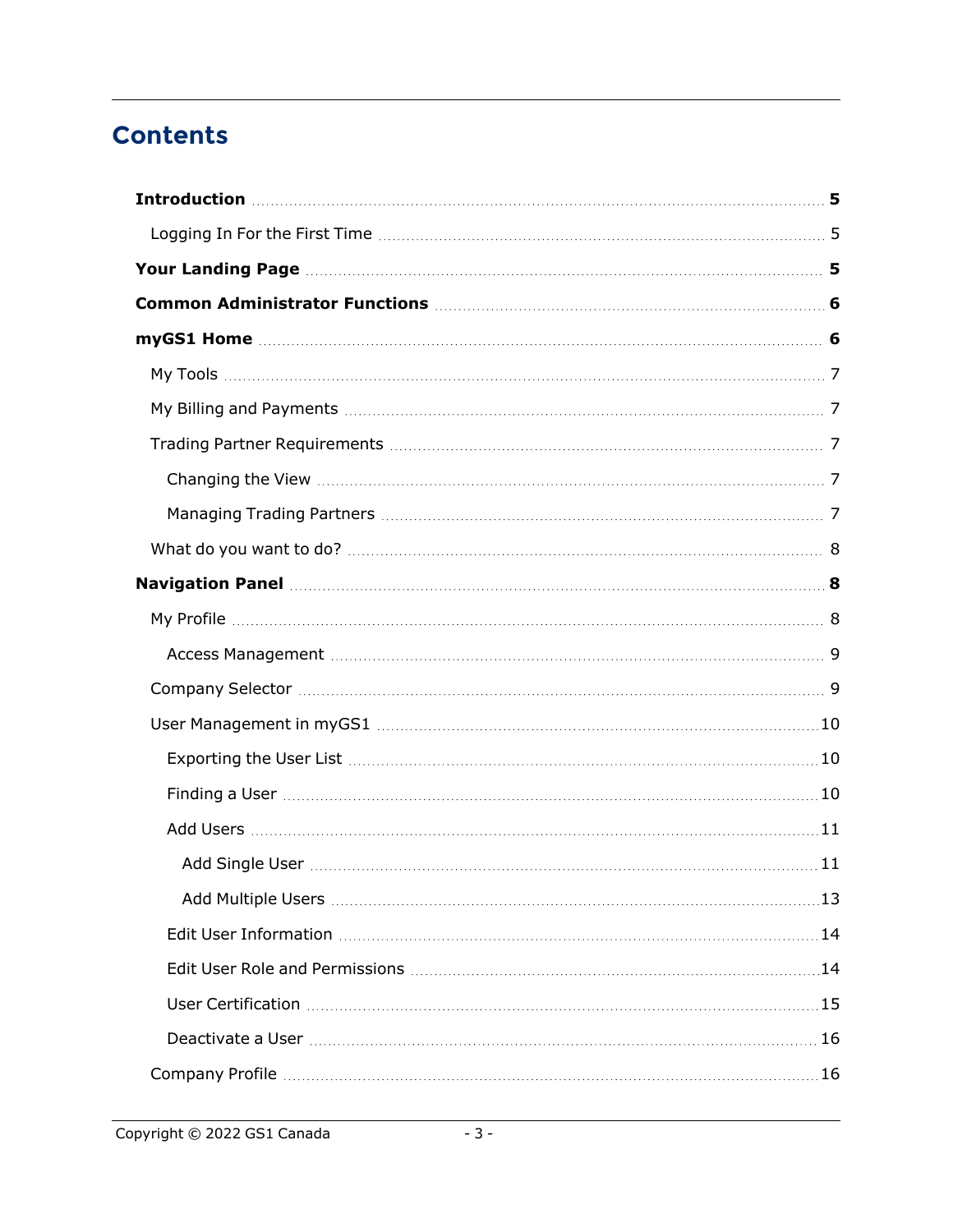| 18 |
|----|
|    |
|    |
|    |
|    |
|    |
|    |
|    |
| 20 |
| 20 |
| 20 |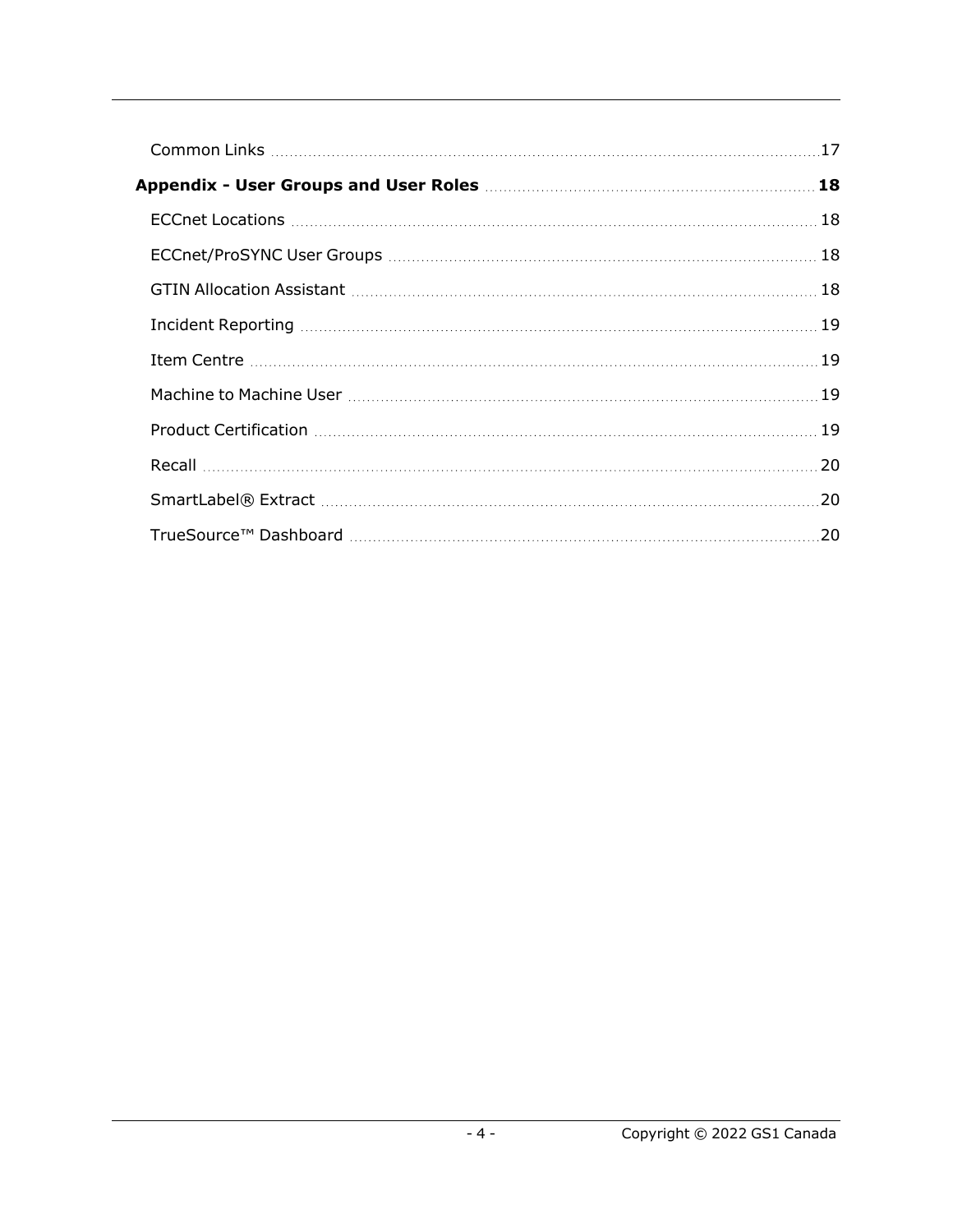

# <span id="page-4-0"></span>**Introduction**

This document describes functions to be performed by the myGS1 Company Administrator or Service Administrator.

A Company Administrator can perform the following actions in myGS1:

- Add users to myGS1, or edit users, granting or denying permissions for administration or billing and payments.
- Invite users to subscribe to a service.
- Manage the company profile for changes in website address, postal address, etc.
- Manage other Company Administrators. For example, Product Certification Administrator.
- Manage the company's list of trading partners.

A Service Administrator can manage service-level users, granting or denying access to a service application. A user that is both a Service Administrator and a Company Administrator can add users in myGS1 and manage users for tools and services to which their company holds a subscription.

A Company Administrator can be assigned both Company Administrator and Service Administrator permissions.

# <span id="page-4-1"></span>**Logging In For the First Time**

To log in as Company Administrator or Service Administrator, you must have received an invitation email that contains the URL link where you can set up your administrator login credentials.

Steps:

- 1. To open the login page, go to <https://www.gs1ca.org/login.asp?>.
- 2. Enter your email address and password.

If you have forgotten your password, click Forgot Your Password and follow the instructions.

3. Click Login.

You are logged in.

To log out of myGS1, open the My Quick Links drop-down and click Log Out.

# <span id="page-4-2"></span>**Your Landing Page**

After you log into myGS1, your landing page appears.

If you have access to multiple companies or company divisions, you must select a company from the drop-down list.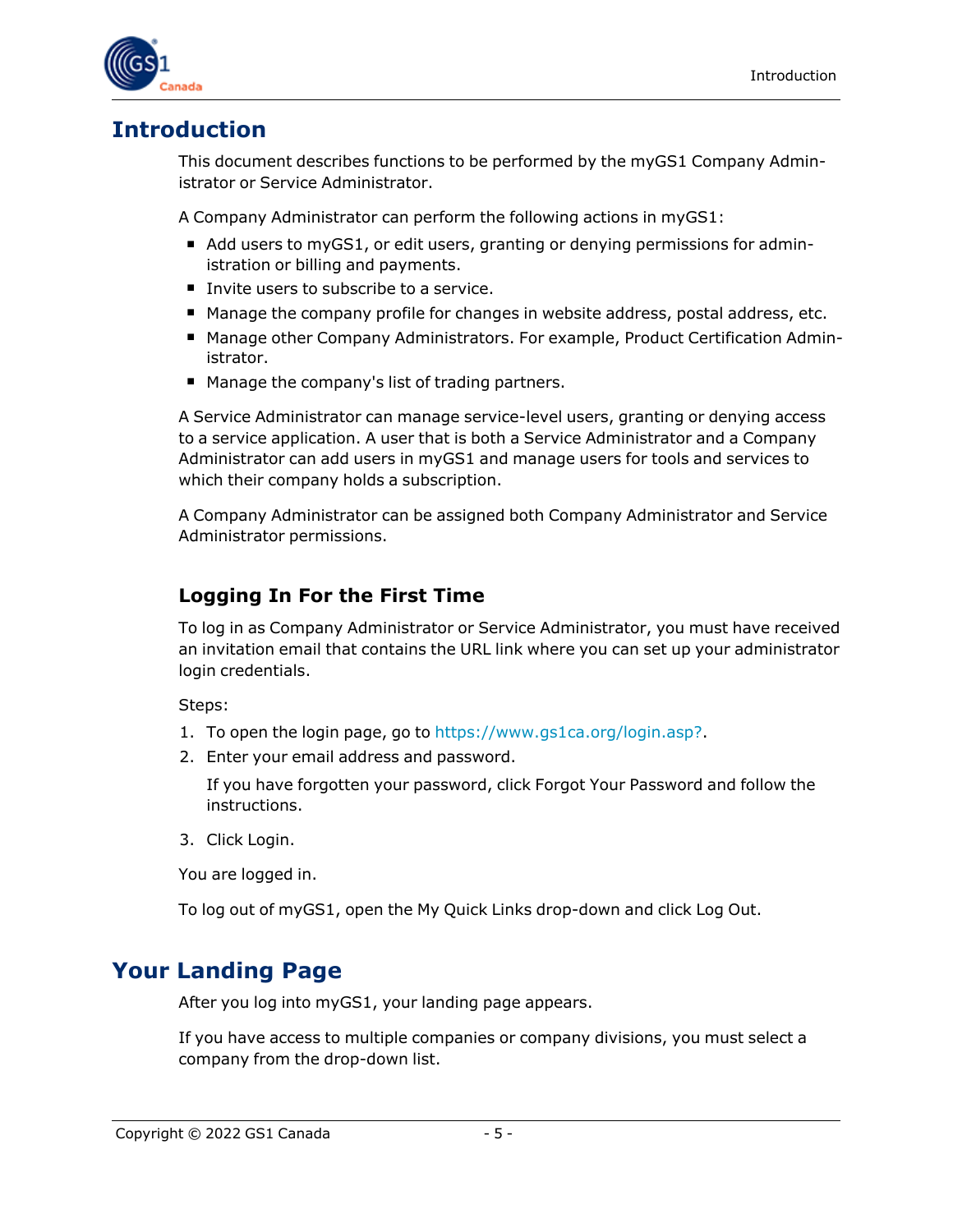

After you have selected a company or company division, or if you have access to only one company, the myGS1 Home page appears.

In the GS1 Canada banner, there is a drop-down with the title My Quick Links. This drop-down can be useful to you to link to various pages where you can perform actions on users, your company and invoices. Also, use this link to log out of myGS1.

Immediately below the GS1 Canada banner, a number of navigation commands appear in a command bar. Click any of these commands to link to more information about GS1 Canada.

Below the navigation commands, the page appears as two distinct areas:

- myGS1 Home
- **Navigation Panel**

The chapters that follow describe actions that you can take in these areas.

# <span id="page-5-0"></span>**Common Administrator Functions**

This is a quick list of common functions showing where to find information for each:

- **F** Grant Product Certification Administrator permission.
	- <sup>o</sup> See "User Management" [\(page](#page-9-0) 10)
- Add trading partners
	- See "Common Links" [\(page](#page-16-0) 17)

### <span id="page-5-1"></span>**myGS1 Home**

The top of the page shows the title "myGS1".

If you have billing and payments permissions in your user role, and if your company has received any recent GS1 Canada invoices, a notification icon appears at the top right of the page.

The links to tools and services that appear on the myGS1 Home page disappear after you navigate to another page. To open this page again, in the navigation panel on the left of the page, click myGS1 Home.

The myGS1 page contains panels that may or may not appear, depending on your role permissions:

- My Tools
- My Billing and Payments
- **Trading Partner Requirements**
- What do you want to do?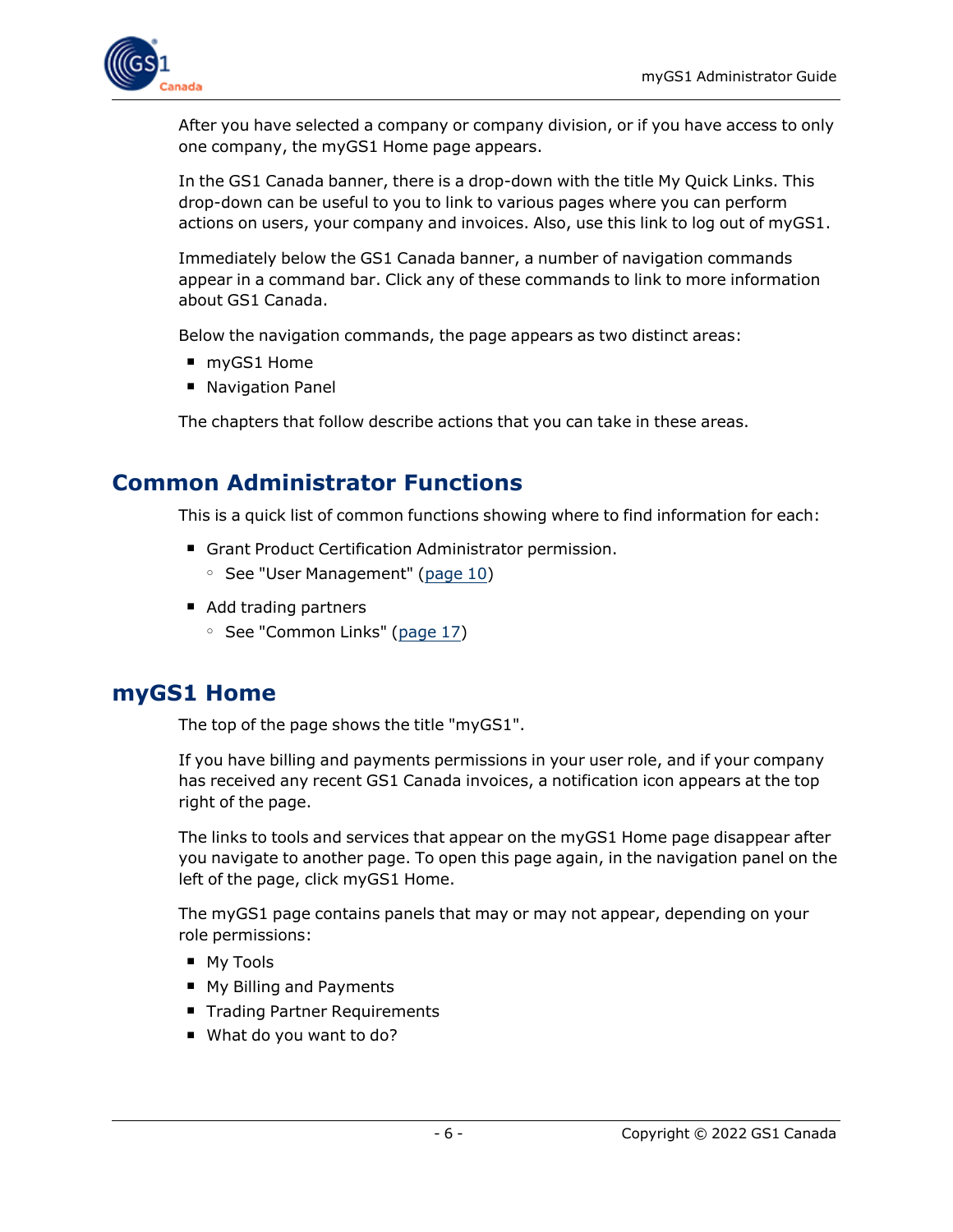

# <span id="page-6-0"></span>**My Tools**

The My Tools panel displays a link to each GS1 Canada tool to which your company is registered. Depending on your user role and permissions, you may or may not have access to all tools and services listed here.

<span id="page-6-1"></span>To open the application, click the link.

## **My Billing and Payments**

Use this link to view GS1 Canada billing or to make a payment on your GS1 Canada account.

# <span id="page-6-2"></span>**Trading Partner Requirements**

In this panel, you can get more information about tools and services that will help you meet the requirements of your trading partners.

In the default view, trading partners are listed by company name.

Where you are not yet meeting these requirements, a red circle with a white "X" appears ( $\bullet$ ). To help you decide whether you want to register for a tool within a solution, click Learn More next to the solution name.

#### <span id="page-6-3"></span>**Changing the View**

To view your list of trading partners by Industry Managed Solution, click View by Solution. The page title changes to My ECCnet Industry Managed Solutions. The table shows the tools for which you have registered and the trading partners who require you to be registered for tools within each solution.

#### <span id="page-6-4"></span>**Managing Trading Partners**

If you find that there is a new or existing business or institution with which you want to make into a trading partner, or for a trading partner with which you no longer want to do business, you can change the trading partners that appear in this panel.

1. Click Edit My Trading Partners.

The Edit My Preferred Trading Partners dialogue box appears.

- 2. To add a trading partner to your list:
	- a. In Available Trading Partners, click a company name to select it.

To select multiple trading partners, press CTRL while you click several company names.

b. Click Add.

Select company names appear in the Selected Trading Partners list.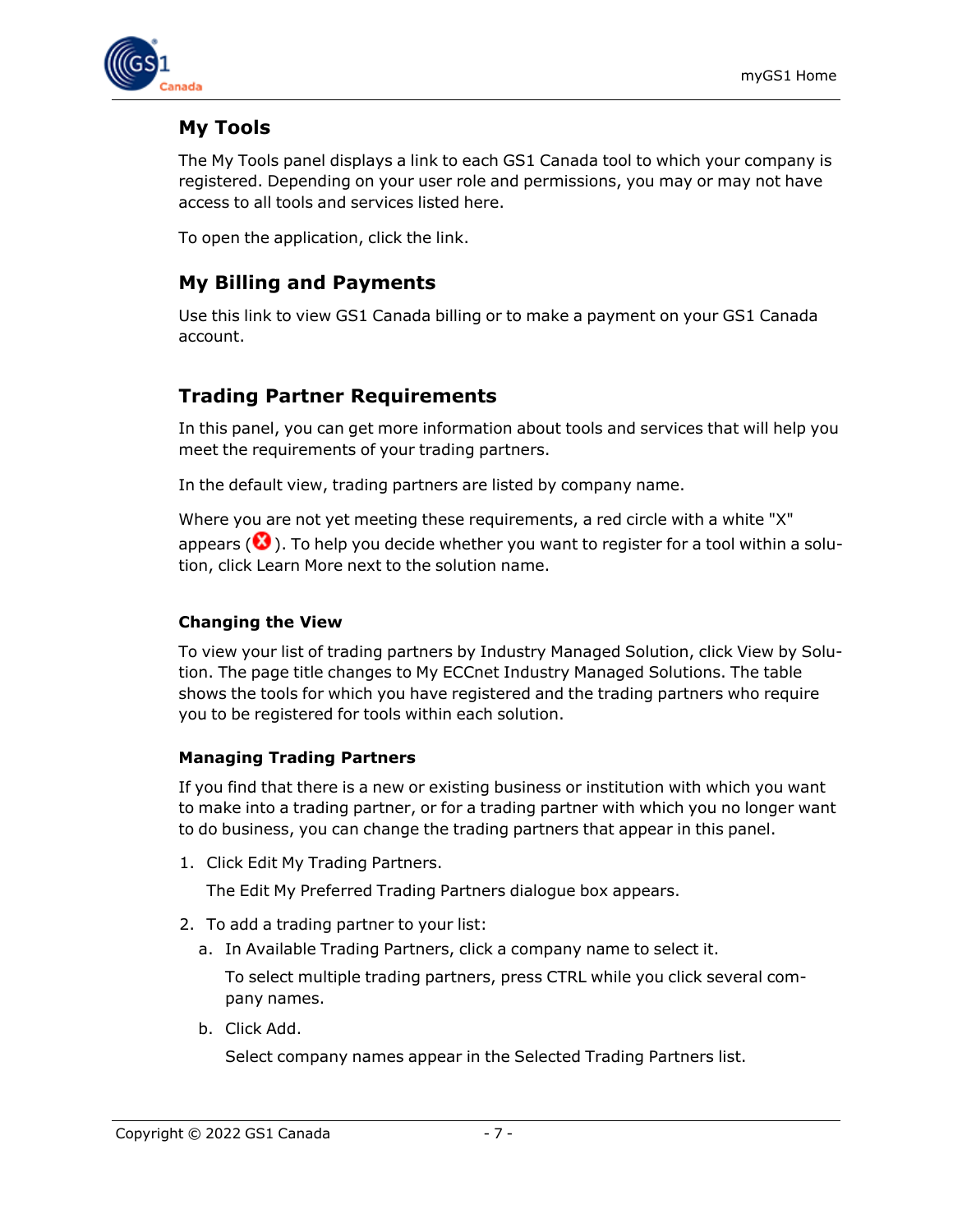

- 3. To add all available company names to the Selected Trading Partners list, click Add All.
- 4. To remove a trading partner from your list:

Note: You cannot remove a trading partner if you have done business with them.

a. In Selected Trading Partners, click a company name to select it.

To select multiple trading partners, press CTRL while you while you click several company names.

Company names that cannot be removed are disabled and you cannot select them.

b. Click Remove.

Selected company names are removed from the Selected Trading Partners list.

- 5. To remove all company names from the Selected Trading Partners list, click Remove All.
- 6. Click Save.
- 7. Close the dialogue box.

Selected trading partners appear in the list.

### <span id="page-7-0"></span>**What do you want to do?**

This panel displays links to places where you can receive help on multiple topics.

# <span id="page-7-1"></span>**Navigation Panel**

The navigation panel appears on the left side of the page and contains links to multiple actions that you can take.

The links in this panel remain visible while you are performing other actions.

Whether or not all these links appear for you depends on the GS1 Canada tools and services for which you hold a subscription:

- My Profile
- **Company Selection**
- **User Management**
- **Company Profile**
- Common Links

### <span id="page-7-2"></span>**My Profile**

The My Profile link appears at the top of the navigation panel. Below the My Profile link is a picture or icon that represents you and a greeting with your name.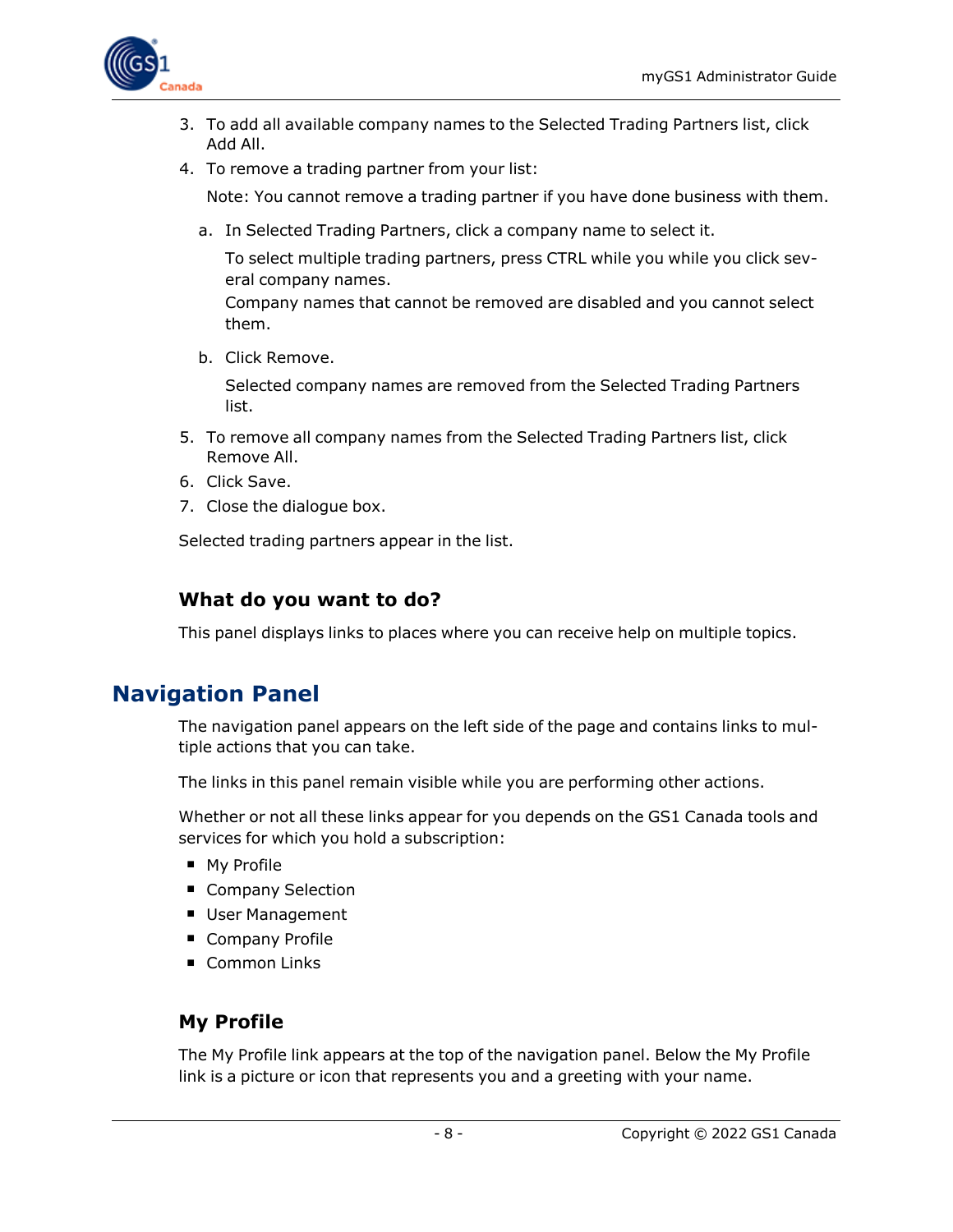

To open the My Profile page, click My Profile.

My Profile is available to all GS1 Canada subscribers. This page has several collapsible

sections. To collapse a section, click the minus sign  $\Theta$ ). To expand a section, click the plus sign  $(\mathbf{\Theta})$ :

- Core Information You can make changes to your own user profile (Job Title, Phone Extension, etc.) and save those changes. You cannot change your own login email address. In Language, you can indicate your user interface language preference.
- Security Profile You can specify a new password and a password challenge question and response.
- Extended Information Edit your street address, city, province, etc.
- **E** Access Management View and edit your company role and permissions. What you can see here depends on your existing permissions. See description below.

#### <span id="page-8-0"></span>**Access Management**

Use this panel to revise your user role and permissions.

Note: You cannot change your own role for the myGS1 service.

Steps:

1. In the My Profile page, next to a service, click the Edit icon  $($   $)$  in the Action column.

The Roles and Permissions panel appears below the selected user.

2. To change your user role, click the role radio button.

Permission check boxes for that role are enabled.

- 3. To grant permissions under a role, select the check box next to that permission.
- 4. To remove permissions, clear the check box next to that permission.
- 5. To save changes, click Save.

In the Role column, the revised role name appears. If you added or removed a permission, that change appears in the Functions column.

### <span id="page-8-1"></span>**Company Selector**

Your company name appears here after you have logged in. Below the company name, you can view the company status.

If you have access to more than one company, you can choose a different company from the drop-down panel.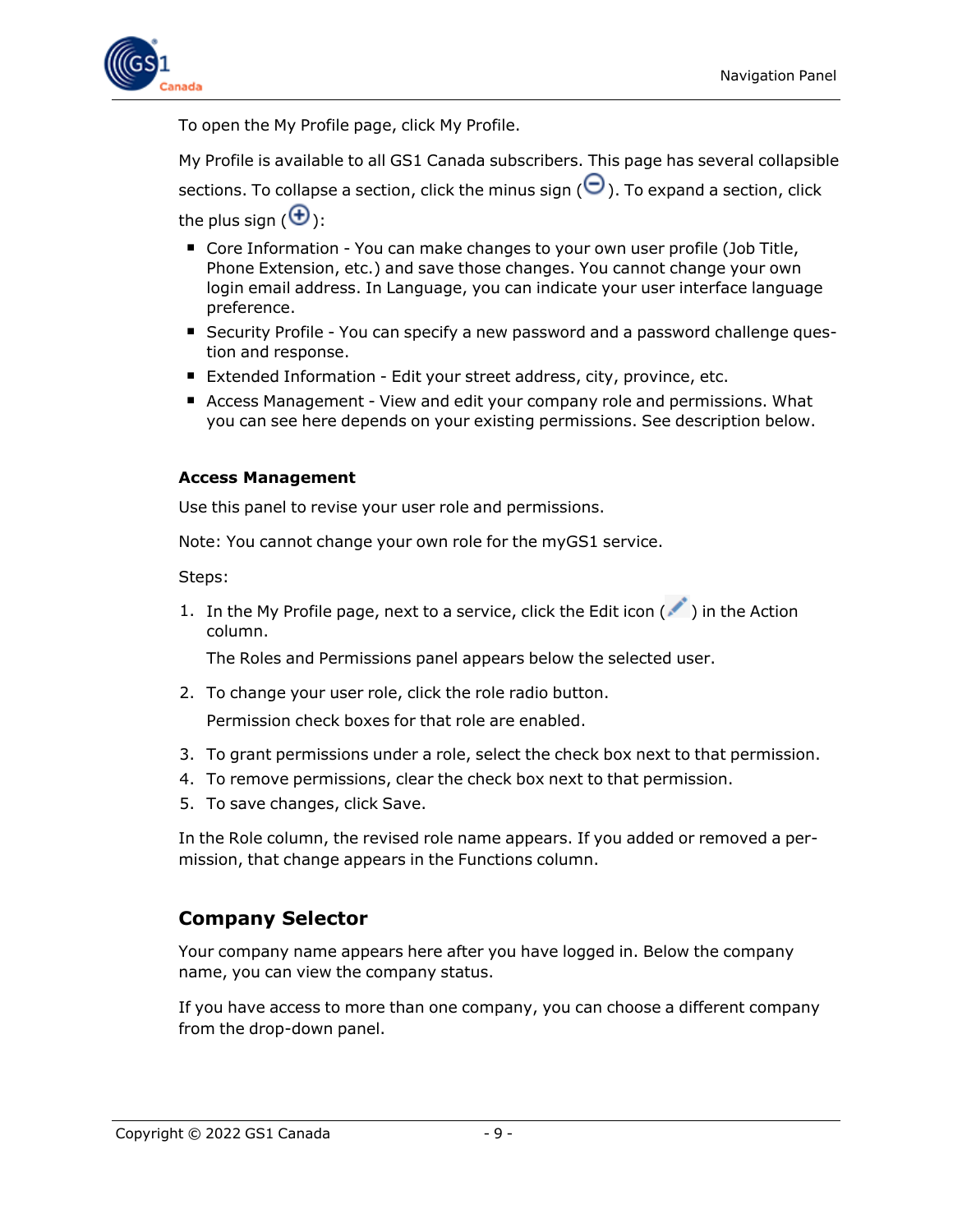

# <span id="page-9-0"></span>**User Management in myGS1**

Read this topic if you are a Company Administrator or Service Administrator with permission to manage users.

The User Management link appears above the icon that represents your user role. Your user role name appears below the icon.

To open the User Management page, click User Management.

On the User Management page, to manage users for a service, in Select, choose a GS1 Canada application or a service. All the active users for that service appear in the table below.

Note: Users with locked GS1 Canada accounts will be hidden.

#### <span id="page-9-1"></span>**Exporting the User List**

This feature is available for all the GS1 Canada tools and services to which your company is registered.

To export the user list for a single tool:

1. In Select, select a GS1 Canada tool or service.

A list of users for the selected tool or service appears in the table below.

2. Click Export.

A success message appears.

When the list is ready, an email message will be sent to you, giving you access to the spreadsheet file.

#### <span id="page-9-2"></span>**Finding a User**

To help find a specific user, you can:

- Search
- Page Up or Page Down
- Sort the Table

#### **Search**

Search for users based on the tool for which the user has permission. In Select, select a GS1 Canada tool or service.

To filter the table by search criteria, enter a first name, last name or email address and click Search. If you have selected the Recall tool, you can search by location. You can also enter part of a value to filter on a pattern. All users with matching criteria appear in the table.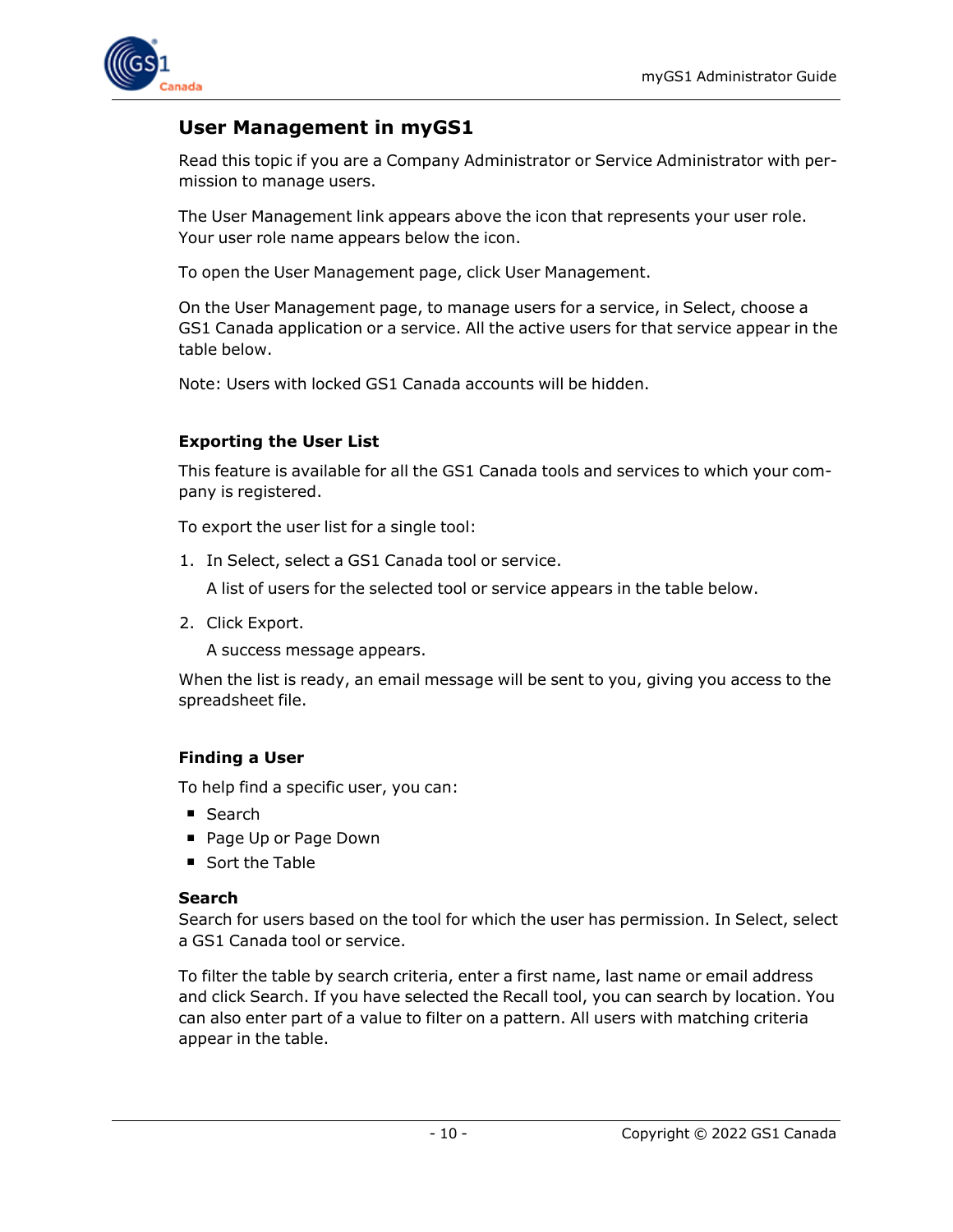

#### **Page Up or Page Down**

Below the Search form, there are controls for changing to the next or previous page. On the left, you can choose the number of users to display on each page. In the centre, you can see what page you are on, how many pages there are and how many users in total. On the right, there are controls for advancing to the next page or previous page. As well, you can select a page number and jump to that page.

#### **Sort the Table**

Sort the table by Login Email Address, First Name, Last Name or Security Profile Completed. To sort a column in ascending order, click the column header. To sort the same column in descending order, click the column header a second time.

In the Role column, the revised role name appears. If you added or removed a permission, that change appears in the Functions column.

#### <span id="page-10-0"></span>**Add Users**

Note: For detailed steps on how to grant Product Certification Administrator permission, see the *myGS1 Administrator Guide* on the Product Certification Help Resources page for either Nutritional and [eCommerce](http://www.gs1ca.org/files/IC_TPC/help2.html) Products or [Pharmaceutical](http://www.gs1ca.org/files/IC_Pharmaceutical/help2.html) [Products](http://www.gs1ca.org/files/IC_Pharmaceutical/help2.html).

There are two ways to add users:

- Add Single User
- Add Multiple Users

#### <span id="page-10-1"></span>*Add Single User*

You can add a single user to myGS1 or to a GS1 Canada tool or service.

Note: You should always add a new user to myGS1 first and then add them to other tools.

To perform these steps, start from the User Management page.

If you are adding a role to an existing user, see "Edit User Role and Permissions" [\(page](#page-13-1) 14).

Steps:

1. In Select, select a GS1 Canada tool or service.

A list of users for the selected tool or service appears in the table below.

2. Click Add User.

The Add User page appears.

3. Add information about the user. Field names that show a red asterisk (\*) are mandatory.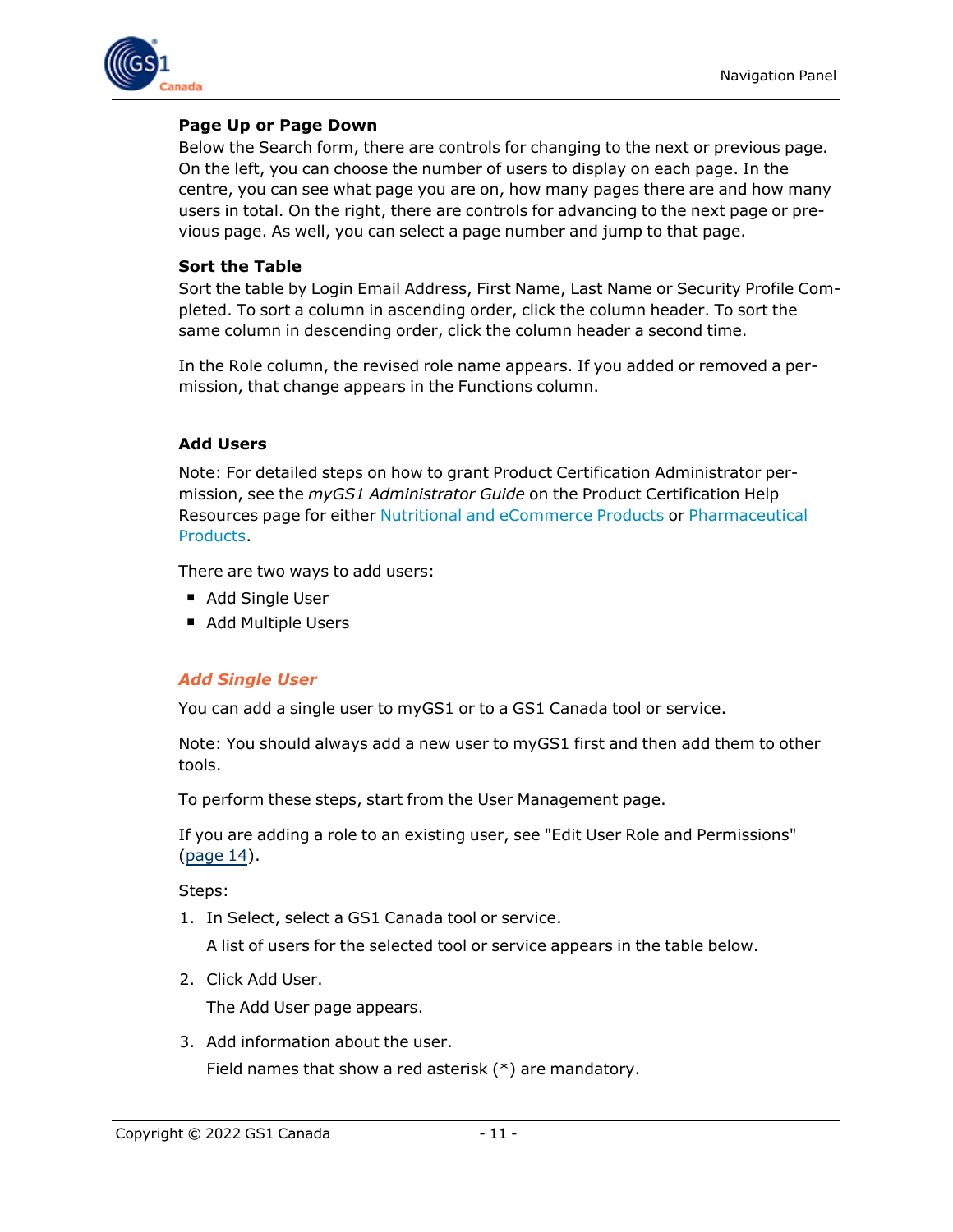

- 4. At the bottom of the form, choose at least one job function.
- 5. Click Save.

A success message appears.

6. To grant this user access to the tool or service selected in step 1, in the success message window click Yes.

The user is added.

The User Profile page appears with the user information in multiple panels.

Note: To open the User Profile page from the User Management page, click the edit  $icon$  ( $\rightarrow$ ) next to the login email address.

7. To grant this user a role and permissions, in the Access Management panel, click the expand icon  $(\oplus)$ .

The table shows existing roles and functions for the user.

For more information about user roles, permissions and ProSYNC groups, see "Appendix - User Groups and User Roles" ([page](#page-17-0) 18).

8. For a GS1 Canada tool or service, in the Role column, click Edit  $(\mathcal{I})$ .

If this company has multiple locations, the Select a location box appears. Do the following:

- a. Click a location to select it. The OK button is enabled.
- b. Click OK.

The User Management page appears. In Select, the name of the tool that you chose appears.

Under the user's login email address, the Roles and Permissions panel appears.

- 9. For a role with radio buttons, do the following:
	- a. Click an appropriate role radio button.

With radio buttons, you may assign only one role. For some tools, a list of permissions appears under the selected role.

b. To give this user permissions under a role, select the check box next to that permission.

You can select multiple permissions.

10. For a role with check boxes, to assign a role to this user, select an appropriate role check box.

You can select multiple roles for a single user.

11. In the Roles and Permissions panel click Save.

A message appears telling you that an email will be sent to this user.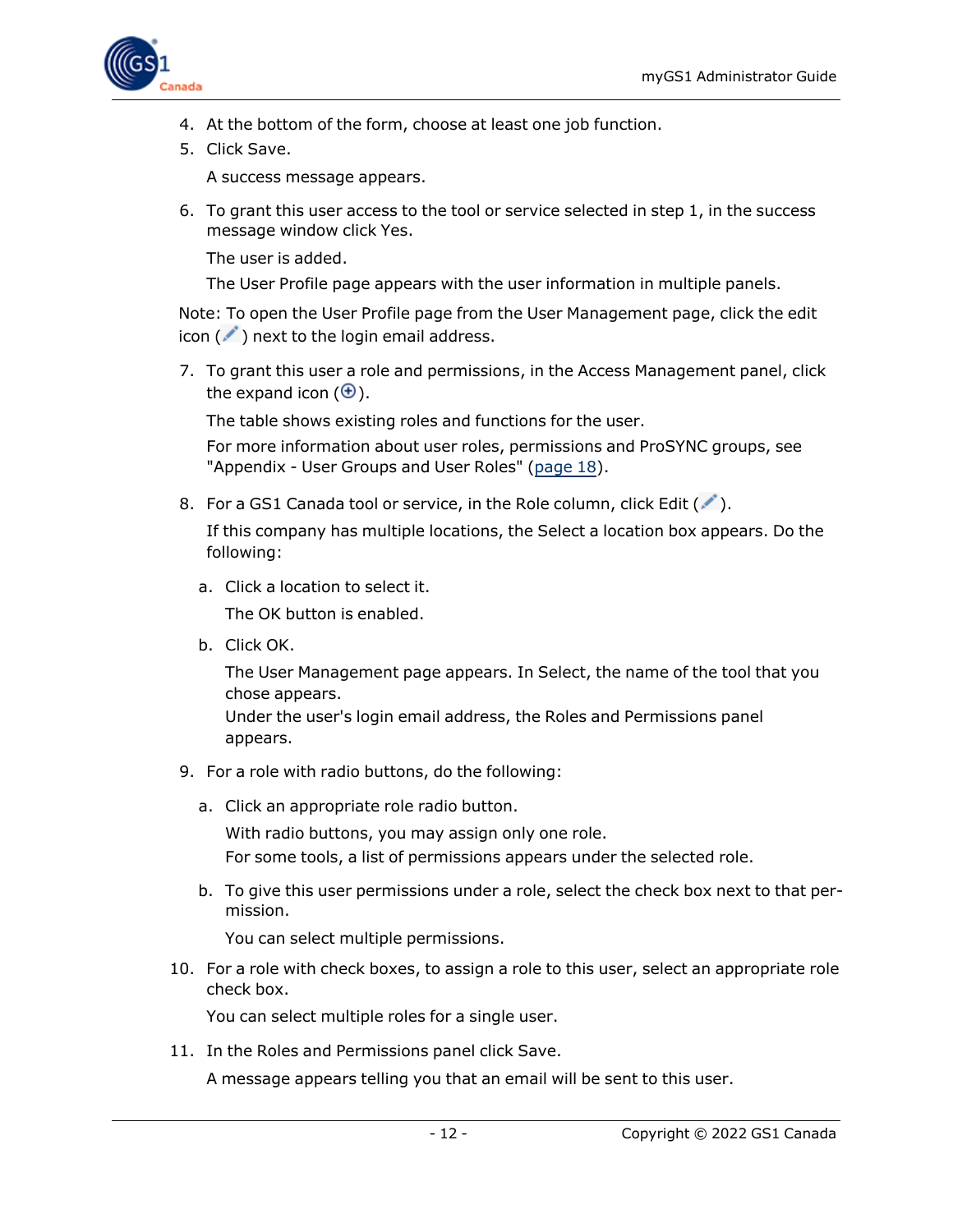

#### 12. Click Proceed.

In the User Profile page, in the Access Management table, the revised user role and function appear.

13. In the User Profile page, click Save.

In the User Management page, the added user appears in the table of users for the selected tool or service.

#### <span id="page-12-0"></span>*Add Multiple Users*

You can add multiple users only to myGS1.

To perform these steps, start from the User Management page.

Steps:

1. In Select, select myGS1.

A list of myGS1 users appears in the table below.

2. Click Add Multiple Users.

The Add Multiple Users dialogue box appears.

- 3. If you have already added user data to an Excel template, skip ahead to step 9, below.
- 4. If you have not added multiple users before, to download a user data Excel template, click Download Template.

The file is downloaded to your default Download folder.

5. Open the multiple users file and select the Users worksheet.

This is where you will input data for each user. Values that are mandatory show a red asterisk (\*) in the column header.

- 6. After you have finished adding multiple users, save the Excel file.
- 7. In myGS1, open the User Management page.
- 8. In Select, select myGS1, as before.
- 9. Click Add Multiple Users.

The Add Multiple Users dialogue box appears.

10. Click Select File and navigate to your multiple users Excel file.

In the Add Multiple Users dialogue box, the file name appears.

11. Click Upload.

A success message appears informing you that you will receive an email notification with the results of the upload.

If successful, added users appear in the list of users.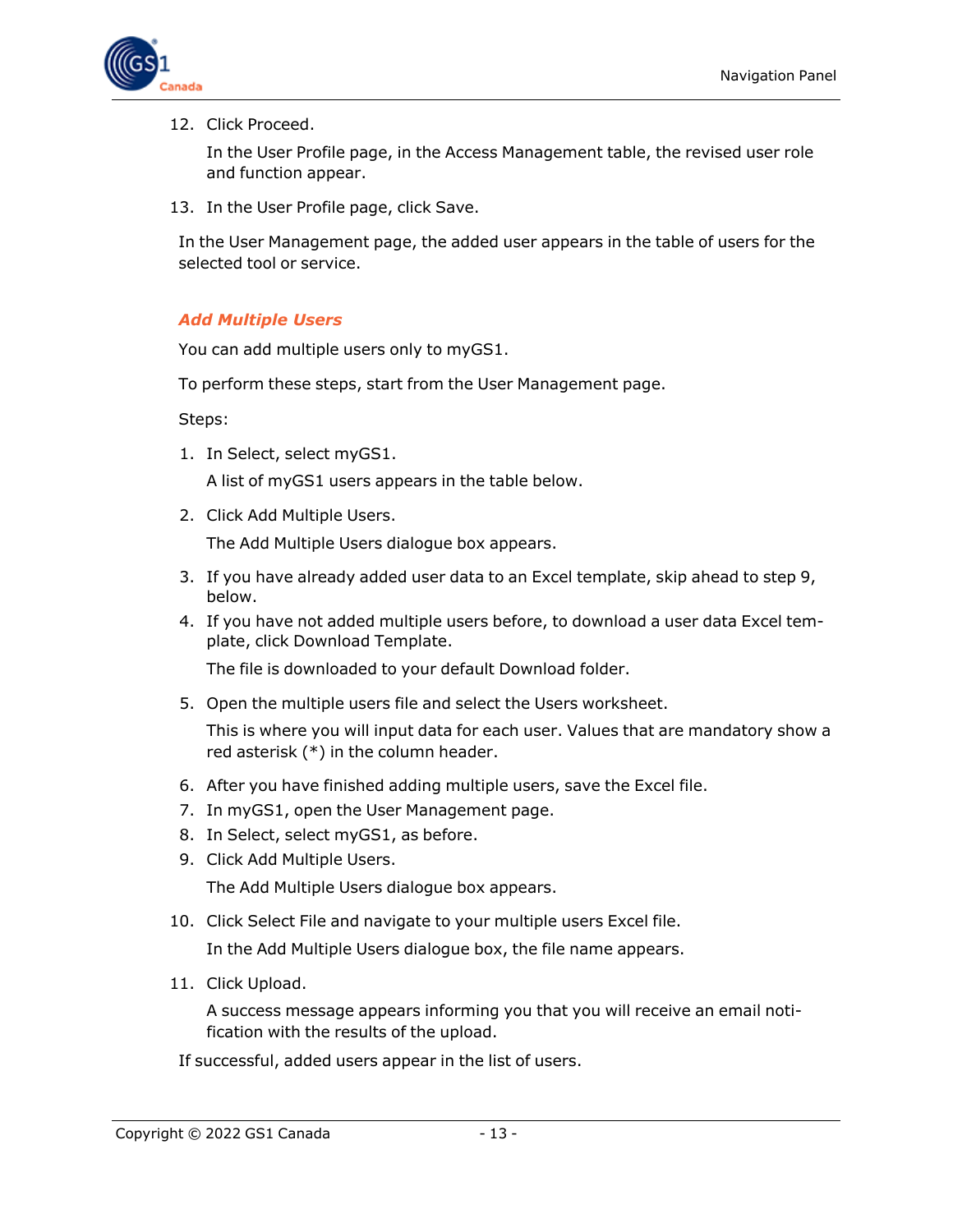

#### <span id="page-13-0"></span>**Edit User Information**

To perform these steps, start from the User Management page.

Steps:

1. In Select, select a GS1 Canada tool or service.

A list of users for the selected tool or service appears in the table below.

- 2. Locate a user.
- 3. In the Login Email Address column, click the Edit icon  $($

The User Profile page appears, showing profile information in multiple collapsable panels.

- 4. In the Core Information panel, revise values as required.
- 5. In the Access Management panel, you can edit roles and permissions, including removing all roles and permissions for this user from a specific tool.

For more information about roles and permissions, see "Edit User Role and Permissions", below.

6. To help a user recover from a password error, in the Security Profile panel click Reset Profile.

The user will be able to reset their password.

- 7. In the Extended Information panel, you can revise Street Address, Postal/Billing Address and Job Functions.
- 8. Click Save.

A success message appears.

User information values have been revised.

#### <span id="page-13-1"></span>**Edit User Role and Permissions**

To perform these steps, start from the User Management page.

Steps:

1. In Select, select a GS1 Canada tool or service.

A list of users for the selected tool or service appears in the table below.

2. Locate a user.

For a user in a company with multiple locations, the words "Assign New Role" appear in a new line below the user name.

3. To manage roles for the selected user in the same location, in the Role column, click the Edit icon  $(\nearrow)$ .

To manage roles for the selected user in a different location, in the Role column, click the Edit icon  $($   $\bullet$   $)$  next to "Assign New Role".

The Roles and Permissions panel appears below the selected user.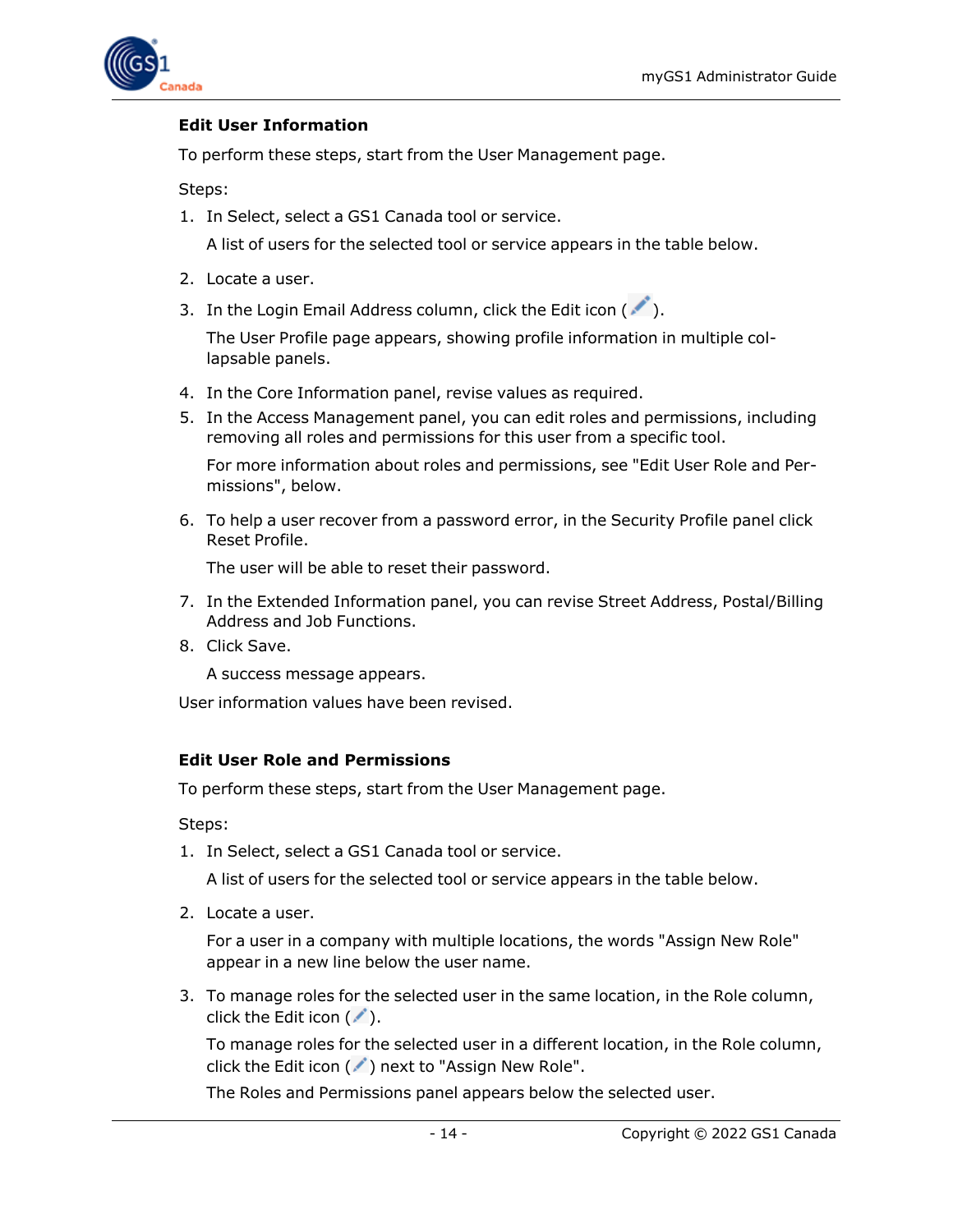

- 4. For a role with radio buttons, do the following:
	- a. Click an appropriate role radio button. With radio buttons, you may assign only one role. For some tools, a list of permissions appears under the selected role.
	- b. To give this user permissions under a role, select the check box next to that permission.

You can select multiple permissions.

5. For a role with check boxes, to assign a role to this user, select an appropriate role check box.

You can select multiple roles for a single user.

- 6. To remove permissions for this user, clear the check box next to that permission.
- 7. To save changes for this user, click Save.

In the Role column, the revised role name appears. If you added or removed a permission, that change appears in the Functions column.

#### <span id="page-14-0"></span>**User Certification**

This function can be performed only by the Company Administrator.

The purpose of User Certification is to safeguard access to myGS1 by users who are no longer employees.

If you are an administrator for a company that manages multiple child companies, settings made here are inherited by all child companies.

Steps:

1. In the User Management page, in Select, select myGS1 or select a GS1 service or tool to which your company is subscribed.

A list of users appears in the table below.

2. At the bottom of the table, click User Certification.

The User Certification dialogue box appears.

3. To turn on User Certification, click the slider button.

In the On position, the button is moved to the right and the button colour is green.

4. In Days, select the number of days during which all users will be active and able to use GS1 Canada tools and services.

After that amount of time has passed, each user receives an email that instructs them to re-certify their account.

5. Click Submit.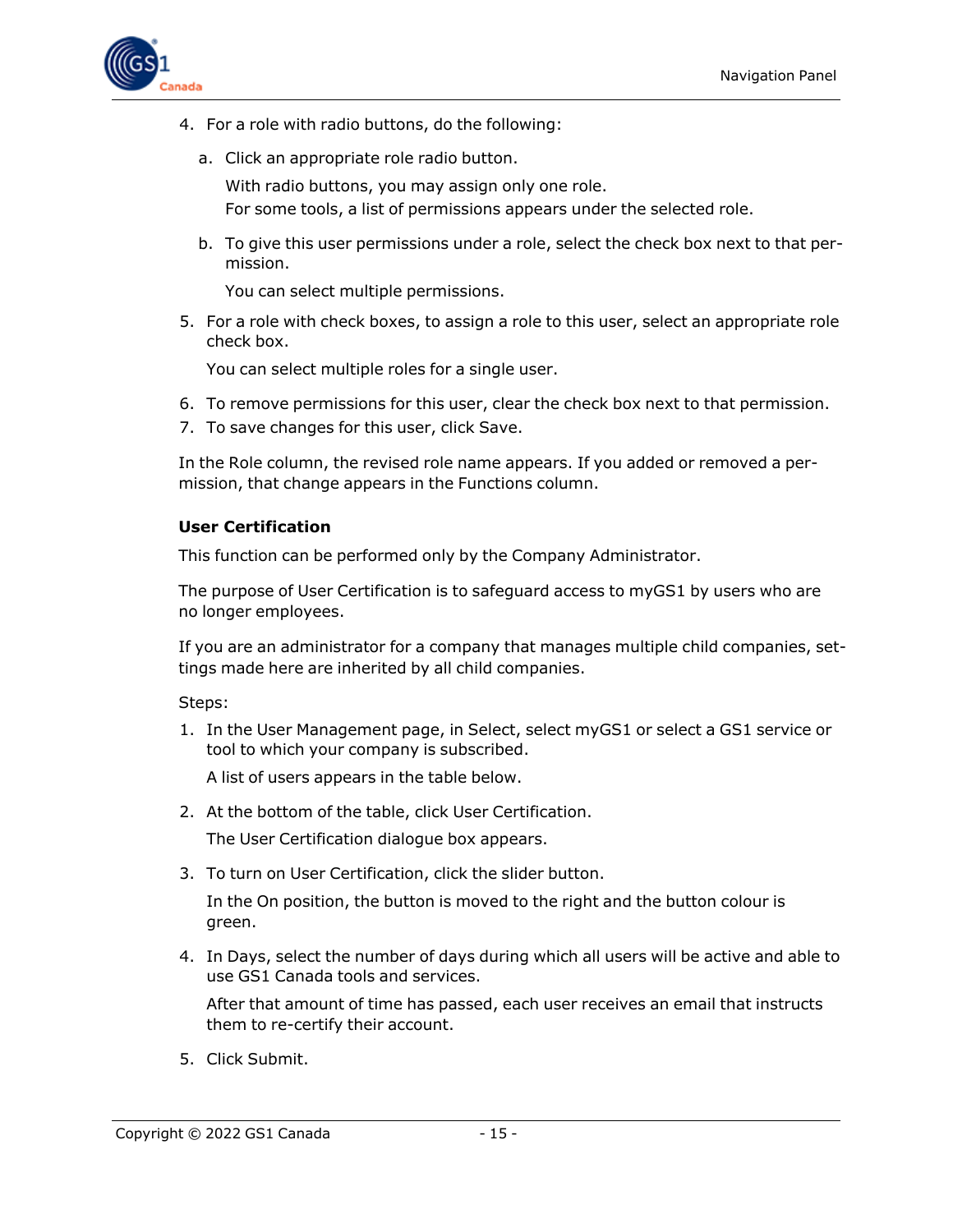

User Certification applies to all current and future users.

#### <span id="page-15-0"></span>**Deactivate a User**

Use this function to prevent a user from accessing myGS1. You can deactivate a user only from myGS1.

To perform these steps, start from the User Management page.

Steps:

- 1. In Select, select myGS1. A list of myGS1 users appears in the table below.
- 2. In the Role column, click the Edit icon  $($ . The Roles and Permissions panel appears.
- 3. Click Deactivate.

A confirming message appears. Note: You cannot undo this action.

4. Click Yes.

The user name is deactivated and removed from the list of myGS1 users.

# <span id="page-15-1"></span>**Company Profile**

The link for Company Profile appears above the icon that represents your company. Below the icon, the company street address appears.

To open the Company Profile page, click Company Profile.

The Company Profile page displays two collapsible sections. To collapse a section,

click the minus sign ( $\Theta$ ). The expand a section, click the plus sign ( $\Theta$ ):

■ Core Information - View and edit information about the company that has been selected. Some fields are read-only. Others are editable.

For more information about what to enter in a field, hover over the question

mark icon ( $\Omega$ ). Fields that require a value show a red asterisk (\*).

■ Extended Information - View and edit extended information including organization type, government registration number, industry sector and associations.

After you have finished editing the company profile, click Save.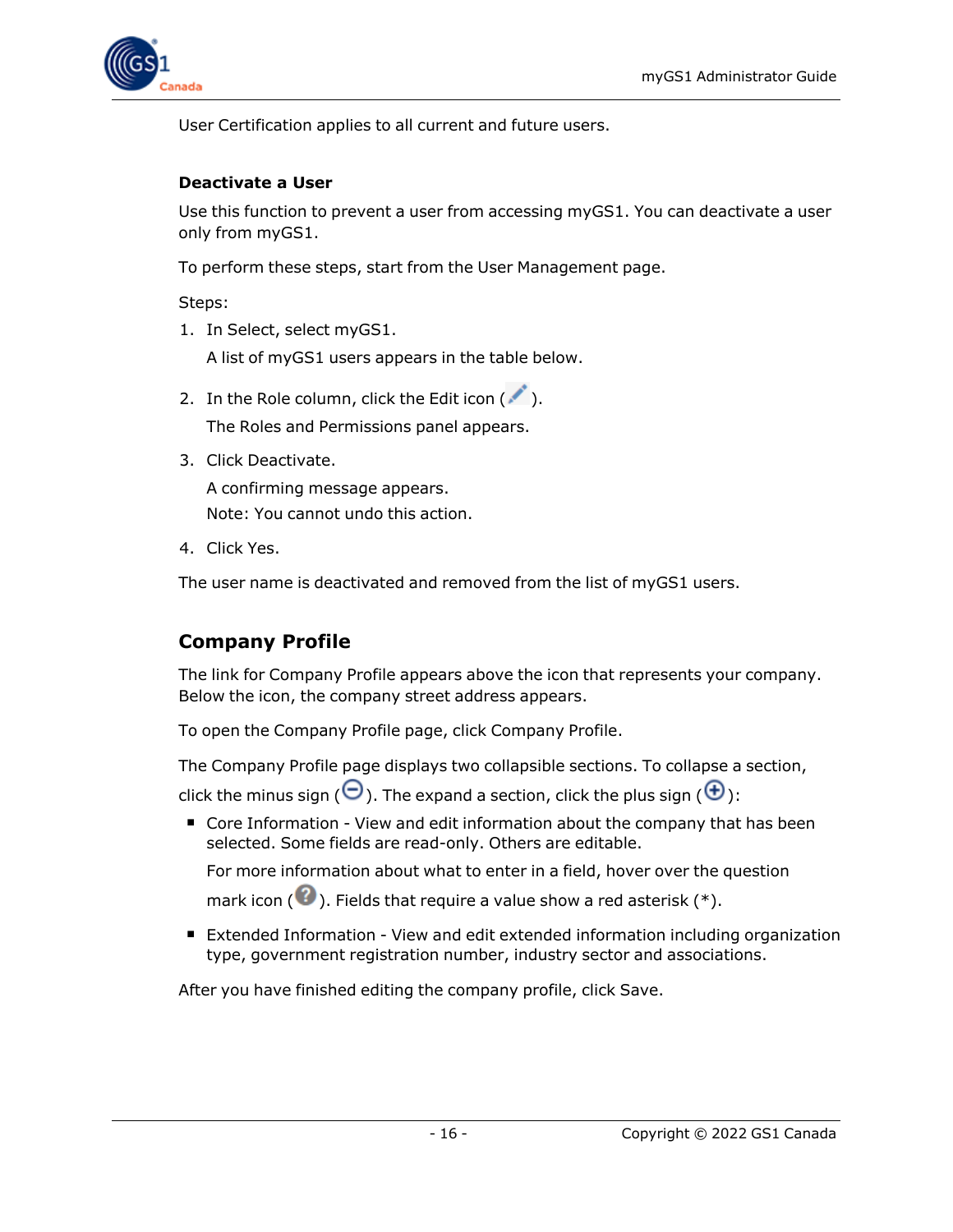

# <span id="page-16-0"></span>**Common Links**

There are several common links that appear under the Company Profile. Links that appear here depend on the type of GS1 Canada tools and services to which you are registered.

- $\blacksquare$  myGS1 Home View the myGS1 Home page.
- ECCnet Industry Managed Solutions View the list of GS1 Canada tools and services to which you are registered and link to descriptions of those tools and services. As well, you can link to information about all other ECCnet Industry Managed Solutions.
- **P** Request a Content Capture Service If you are registered for Item Certification Nutrition and The Vault, use this form to submit either products or product content to a service that will help capture the content of product labels.
- ECCnet Technical Documents Open the Technical Documents page for ECCnet Registry tools and services.
- Helpful Links
	- $\circ$  Your Annual Licence Download and print your Annual GS1 Canada Licence.
	- $\circ$  Check Digit Calculator Calculate the correct check digit for multiple GTIN types and SSCC codes.
	- $\circ$  Coming Enhancements Find out about our most recent enhancements and changes to your favourite tools.
	- $\,\circ\,$  SmartLabel® Extract Extract and organize your certified product data in a format ready for integration into SmartLabel<sup>®</sup> templates – making it faster and easier to create consumer–facing web pages with the highest level of data quality.  $\bigcirc$
	- $\circ$  Solution Providers For your convenience, we provide a list of third–party vendors for label and package printing services and EDI solutions.
	- GS1 GTIN Management Decisions Support Tool Help for you if you think you might need a new GTIN for food and beverage or hardline products.
	- Healthcare GTIN Allocation Rules Decision Support Tool Help for you if you think you might need a new GTIN for healthcare products.
	- $\circ$  Get Additional Prefix If your company uses a barcode company prefix and if you have used most of your current barcode capacity, use this link to request another company prefix.
	- $\circ$  Upgrade My Subscription If you want to change your type of GS1 Canada subscription to get more barcodes, use this link.
	- $\circ$  Prefix Authorization Form Use this form to process your request for a company prefix or additional Global Location Numbers.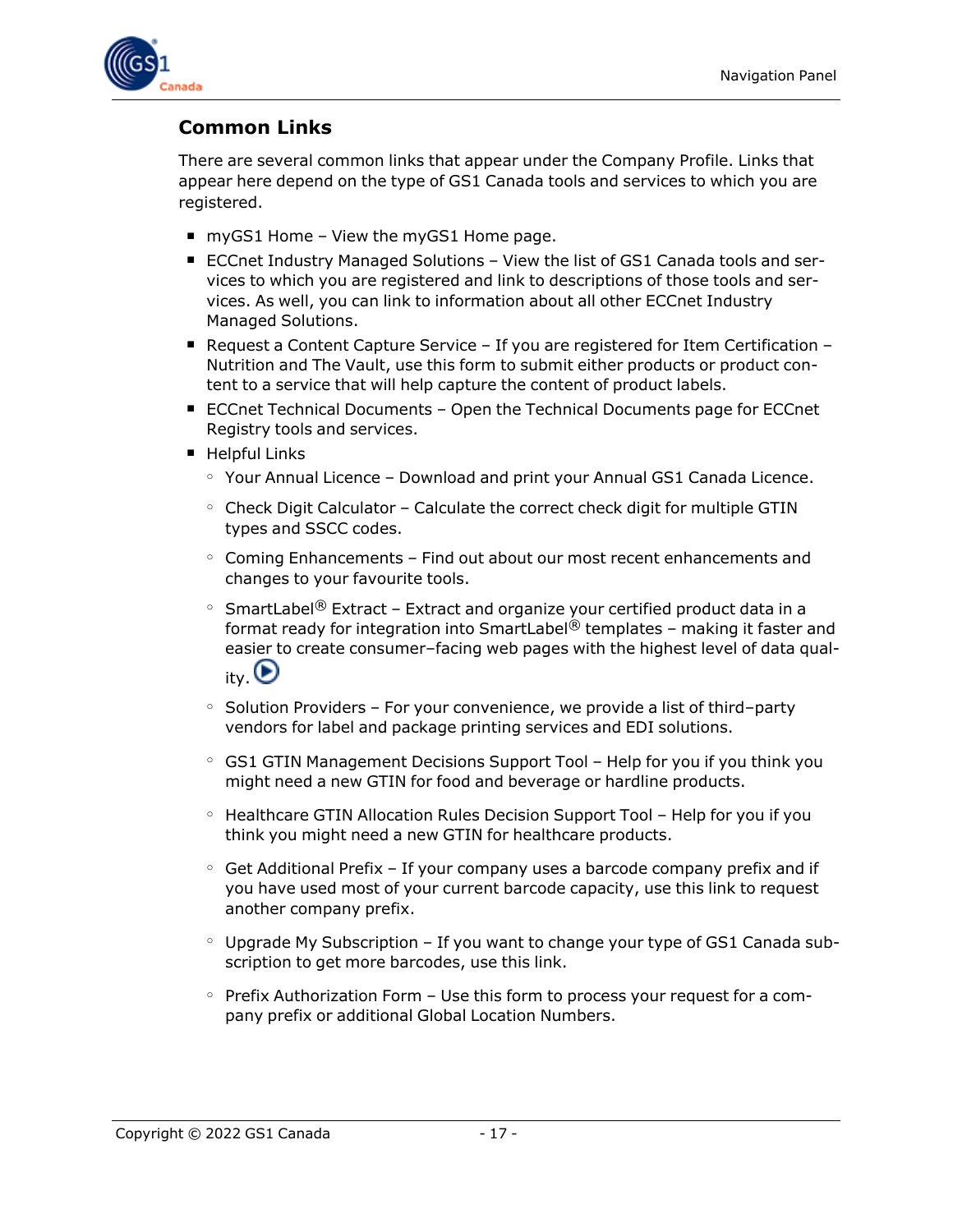

- $\circ$  Company Name Change Form If your company name has changed, use this link to understand what kind of information must be submitted along with the request to change your company name.
- $\blacksquare$  Help Library Training resources for GS1 Canada solutions.

# <span id="page-17-0"></span>**Appendix - User Groups and User Roles**

When you are adding or editing a user, you can choose to place the user into a user group (ProSYNC) or recognize this user based on a user role that is appropriate for the selected GS1 Canada application or service.

For more information on adding or editing a user, see "User Management" [\(page](#page-9-0) 10).

## <span id="page-17-1"></span>**ECCnet Locations**

- Administrator Manages ECCnet Locations users.
- Approver View and approve draft locations structure.
- Editor View and edit locations structure information for your own company or organization.
- Viewer View locations structure information.

# <span id="page-17-2"></span>**ECCnet/ProSYNC User Groups**

Placing a user in an ECCnet/ProSYNC user group affects the types of permissions that can be assigned to this user from the ProSYNC user interface.

- **Super User Manages user information, user groups and company information.** Sets user permissions. Can perform product data management (add, edit, etc.) and publish to trading partners.
- Security Admin Manages user information, user groups and company information. Sets user permissions. Can view product information and cannot edit or publish to trading partners.
- User Group Can perform product data management and publish to trading partners. Sets user permissions. Manages user groups.
- View Only Can view company information, user information, user group information and product information. Cannot edit product information or publish to trading partners.

# <span id="page-17-3"></span>**GTIN Allocation Assistant**

- User Use a computer or a mobile device to:
	- $\circ$  Scan barcodes on physical products and retrieve product information.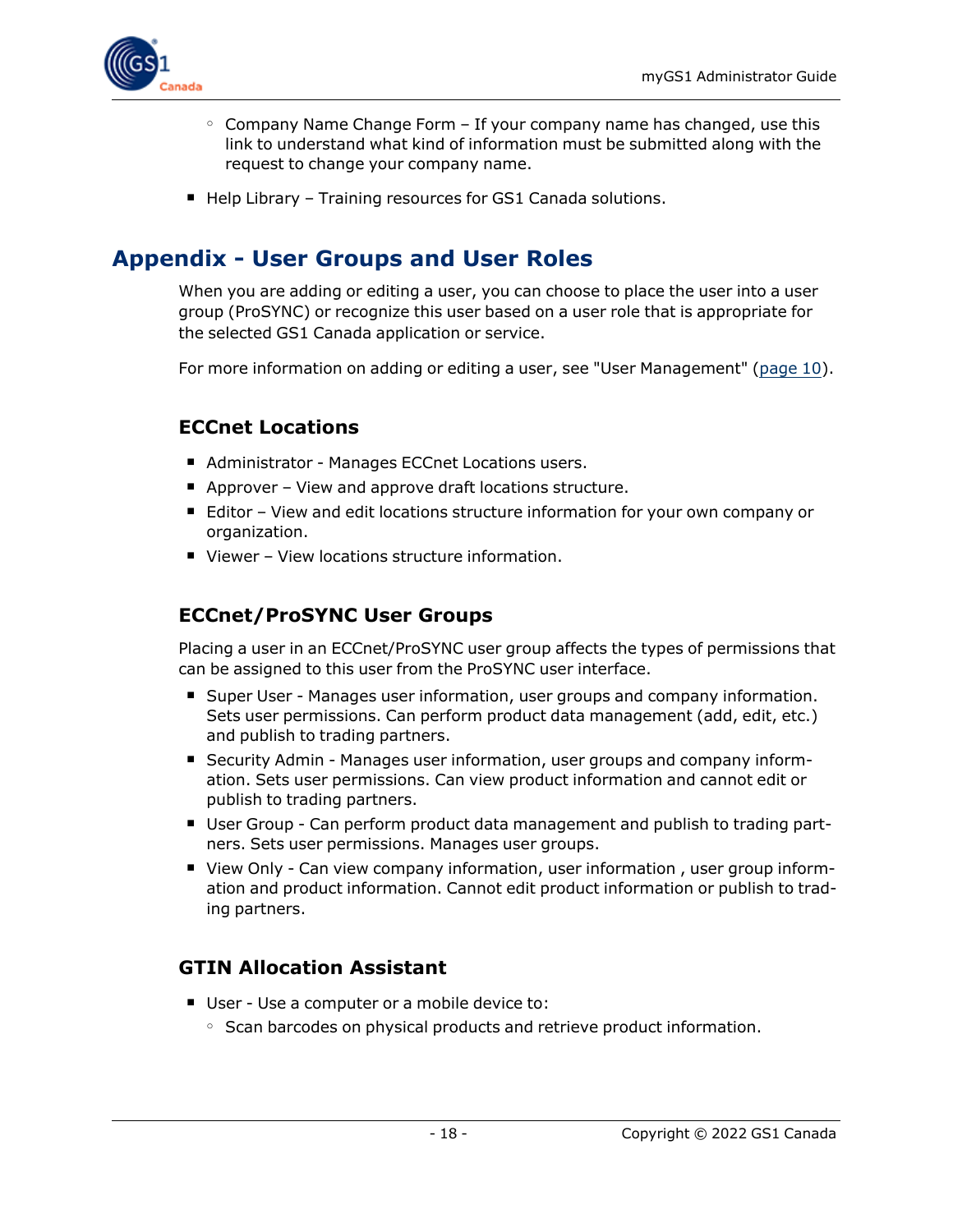

- Get clarity around GTIN allocation rules.
- View a report on a GTIN allocation decision.

# <span id="page-18-0"></span>**Incident Reporting**

- Administrator Manages Incident Reporting users.
- Approver Reviews a completed incident report and either rejects or approves the report. If the incident reporter is not the product supplier, an approved incident report is sent to the supplier. If the incident reporter is the product supplier, the process can continue with the Product Recall Initiator.
- Initiator Creates the incident report and sends it to the Incident Reporting Approver.
- Receiver The supplier reviews an approved incident report and confirms or rejects the details. If confirmed, the details of the incident report might be converted to a product recall notification.

In a smaller company, it is possible for a single user to have the Incident Reporting Initiator and Incident Reporting Approver roles assigned to a single individual.

## <span id="page-18-1"></span>**Item Centre**

User roles for Item Centre are unique to the release of Item Centre for which you have registered.

To see a list of user roles, please open your *Item Centre User Guide* and view the chapter on "User Management".

### <span id="page-18-2"></span>**Machine to Machine User**

■ User - View a list of products by version identifier and point to the most current product, so that data and images can be certified. When you request verification of the current product, the remaining versions are archived.

### <span id="page-18-3"></span>**Product Certification**

- Administrator Manages Product Certification users.
- Approver Certifies the product after it has been reviewed by the Reviewer. Upon certification, nutritional image and data is ready to be published to trading partners based on current ECCnet publication and subscription processes. eCommerce data and images flow to The Vault - eCommerce, where they are accessible to all retailers. No access to user management.
- **n** Reviewer Reviews all product images and related product information. As well, adds supplemental information. No access to user management.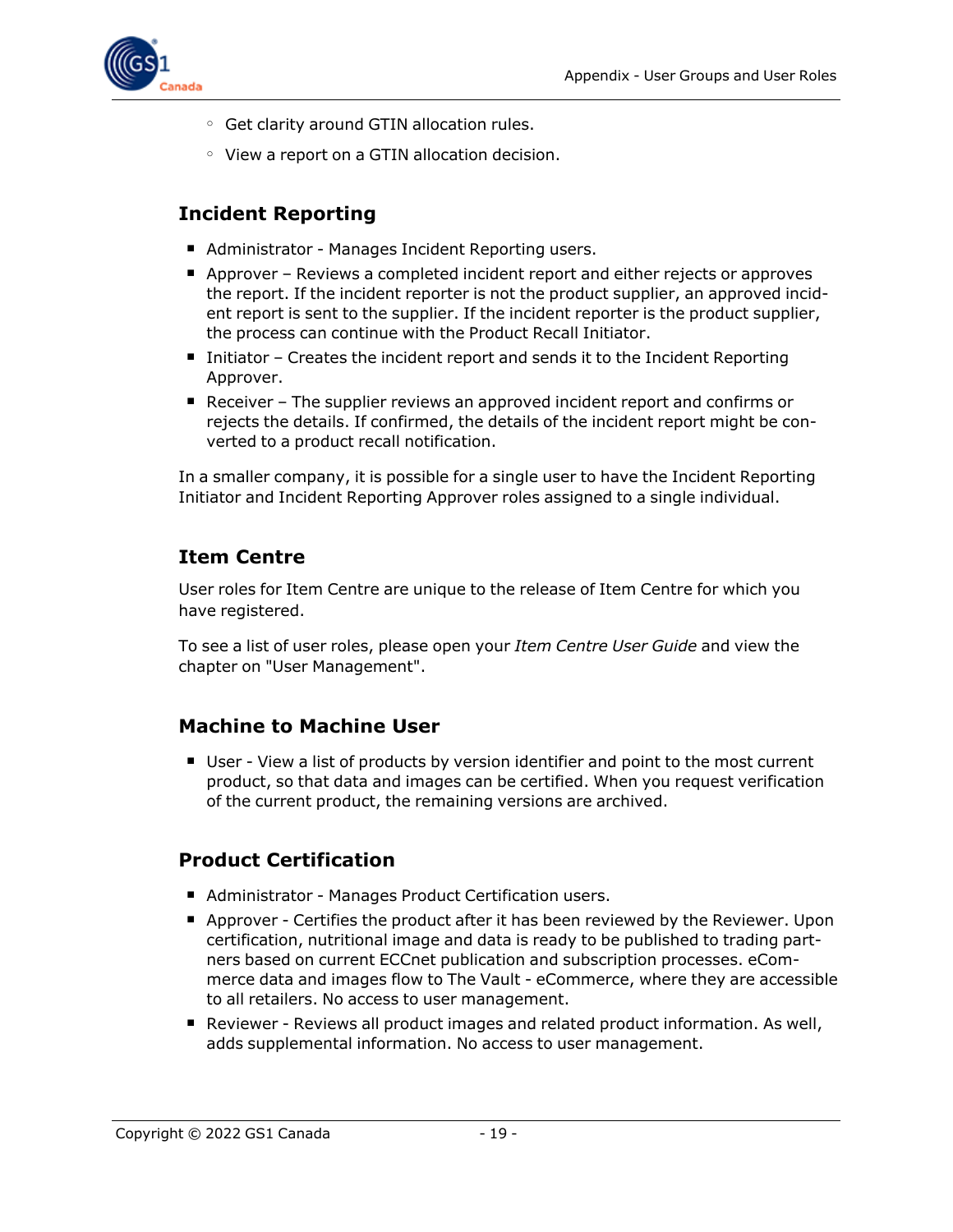

■ Viewer - Views attribute field values and cannot edit, validate or certify products. No access to user management.

# <span id="page-19-0"></span>**Recall**

- Administrator Manages Recall users.
- Approver Reviews the submitted recall notification, attachments and associated target recipients that has been submitted by the Recall Initiator. Can choose to reject the notification, or approve it and send it live. The Recall Approver cannot create a recall notification.
- $\blacksquare$  Initiator Completes the recall notification and includes any attachments. This role also identifies target recipients. The Recall Initiator then sends the completed recall notification to the Approver. The Recall Initiator cannot send a recall notification to trading partners.
- $\blacksquare$  Receiver The targeted recipient of the recall notification. The Receiver will use the information included in the recall notification, including attachments, to carry out the appropriate actions identified in the notification. The Receiver cannot create, approve, or send an original recall notification.
- Viewer Can view information about notifications and products. Cannot edit notifications, cannot approve or send a notification to trading partners.

# <span id="page-19-1"></span>**SmartLabel® Extract**

- Administrator Manages SmartLabel<sup>®</sup> Extract users.
- User As a Canadian brand owner, you can extract certified content for faster, more efficient integration with web pages on your SmartLabel<sup>®</sup> consumer website.

# <span id="page-19-2"></span>**TrueSource™ Dashboard**

- Administrator Manages TrueSource™ Dashboard users.
- User View the status of your product content across multiple business processes and trading partner requirements.